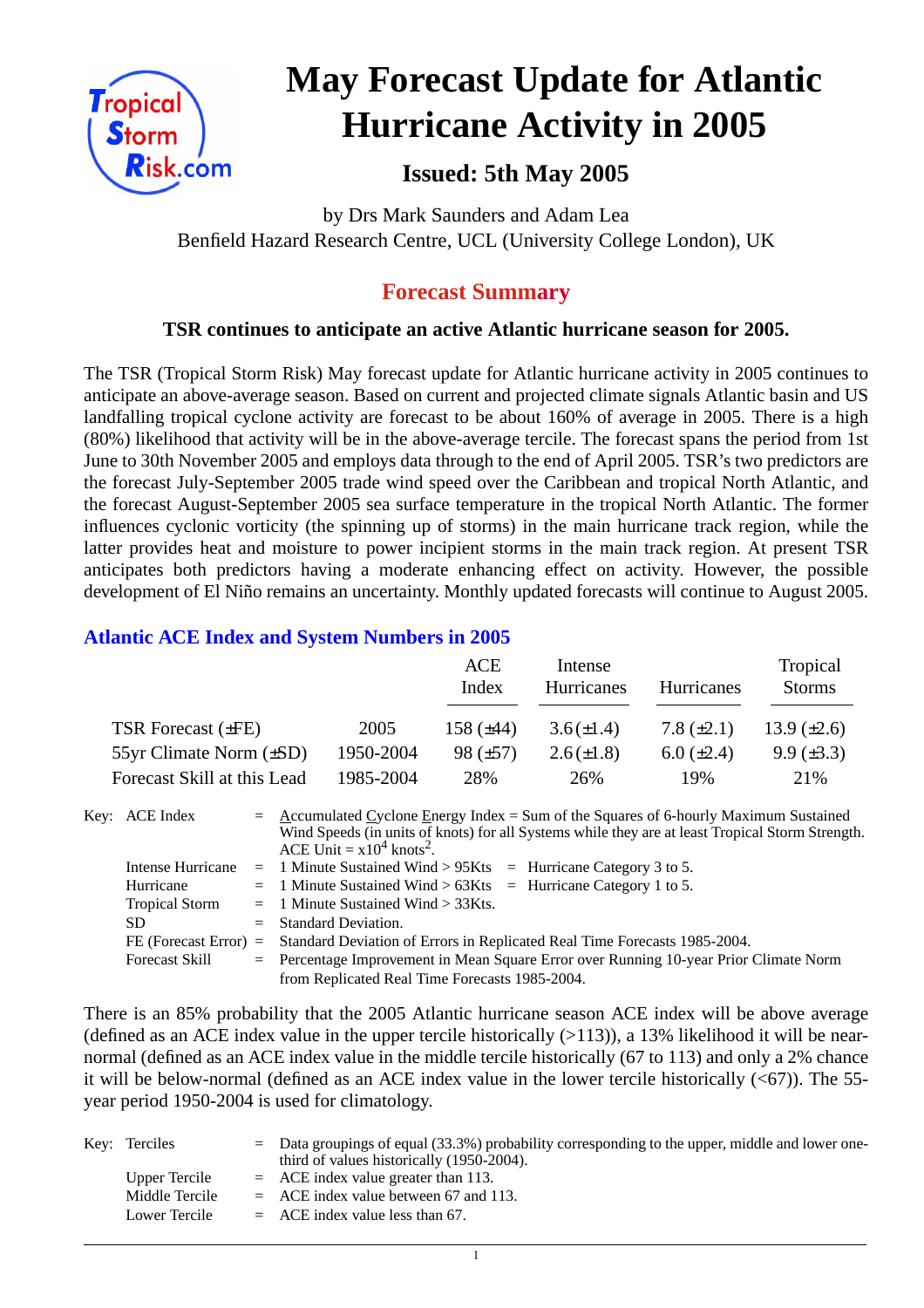#### **ACE Index & Numbers Forming in the MDR, Caribbean Sea and Gulf of Mexico in 2005**

|                              |           | ACE<br>Index   | Intense<br>Hurricanes | Hurricanes        | Tropical<br><b>Storms</b> |
|------------------------------|-----------|----------------|-----------------------|-------------------|---------------------------|
| TSR Forecast $(\pm FE)$      | 2005      | 140 $(\pm 45)$ | $3.5(\pm 1.3)$        | $6.0 \ (\pm 2.0)$ | 10.1 $(\pm 2.7)$          |
| 55yr Climate Norm $(\pm SD)$ | 1950-2004 | $76 (\pm 58)$  | $2.3(\pm 1.8)$        | 4.2 $(\pm 2.4)$   | $6.9 \ (\pm 3.2)$         |
| Forecast Skill at this Lead  | 1985-2004 | 32%            | 32%                   | 37%               | 37%                       |

The Atlantic hurricane Main Development Region (MDR) is the region  $10^{\circ}N - 20^{\circ}N$ ,  $20^{\circ}W - 60^{\circ}W$ between the Cape Verde Islands and the Caribbean Lesser Antilles. A storm is defined as having formed within this region if it reached at least tropical depression status while in the area.

There is an 86% probability that in 2005 the MDR, Caribbean Sea and Gulf of Mexico ACE index will be above average (defined as an ACE index value in the upper tercile historically (>91)), a 13% likelihood it will be near-normal (defined as an ACE index value in the middle tercile historically (35 to 91) and only a 1% chance it will be below-normal (defined as an ACE index value in the lower tercile historically (<35)). The 55-year period 1950-2004 is used for climatology.

#### **USA Landfalling ACE Index and Numbers in 2005**

|                             |           | <b>ACE</b><br>Index | Hurricanes        | Tropical<br><b>Storms</b> |
|-----------------------------|-----------|---------------------|-------------------|---------------------------|
| TSR Forecast $(\pm FE)$     | 2005      | 3.6 $(\pm 1.8)$     | $2.0 \ (\pm 1.5)$ | 4.2 $(\pm 2.0)$           |
| Average $(\pm SD)$          | 1950-2004 | $2.3 \ (\pm 2.1)$   | $1.5 \ (\pm 1.3)$ | 3.1 $(\pm 2.0)$           |
| Forecast Skill at this Lead | 1985-2004 | 23%                 | 20%               | 11%                       |

| Key: ACE Index           | $=$ Accumulated Cyclone Energy Index $=$ Sum of the Squares of hourly Maximum     |
|--------------------------|-----------------------------------------------------------------------------------|
|                          | Sustained Wind Speeds (in units of knots) for all Systems while they are at least |
|                          | Tropical Storm Strength and over the USA Mainland (reduced by a factor of 6).     |
|                          | ACE Unit = $x10^4$ knots <sup>2</sup> .                                           |
| Landfall Strike Category | $=$ Maximum 1 Minute Sustained Wind of Storm Directly Striking Land.              |
| USA Mainland             | $=$ Brownsville (Texas) to Maine.                                                 |

USA landfalling intense hurricanes are not forecast since we have no skill at any lead.

There is a 71% probability that in 2005 the USA landfalling ACE index will be above average (defined as a USA ACE index value in the upper tercile historically (>2.63)), a 21% likelihood it will be near-normal (defined as a USA ACE index value in the middle tercile historically (1.14 to 2.63) and only a 8% chance it will be below-normal (defined as a USA ACE index value in the lower tercile historically (<1.14)). The 55-year period 1950-2004 is used for climatology.

#### **Caribbean Lesser Antilles Landfalling Numbers in 2005**

|                                                                                                                                                                                                                                                                                                                                                                      |           | ACE<br>Index      | Intense<br>Hurricanes | <b>Hurricanes</b> | Tropical<br><b>Storms</b> |
|----------------------------------------------------------------------------------------------------------------------------------------------------------------------------------------------------------------------------------------------------------------------------------------------------------------------------------------------------------------------|-----------|-------------------|-----------------------|-------------------|---------------------------|
| <b>TSR Forecast (±FE)</b>                                                                                                                                                                                                                                                                                                                                            | 2005      | $2.8 (\pm 2.2)$   | $0.4~(\pm 0.4)$       | $0.8 (\pm 0.6)$   | $1.8 (\pm 0.9)$           |
| 55yr Climate Norm (±SD)                                                                                                                                                                                                                                                                                                                                              | 1950-2004 | $1.4 \ (\pm 2.1)$ | $0.3 \ (\pm 0.5)$     | $0.5 \ (\pm 0.7)$ | $1.1 (\pm 1.1)$           |
| Forecast Skill at this Lead                                                                                                                                                                                                                                                                                                                                          | 1985-2004 | 13%               | 16%                   | 24%               | 15%                       |
| Key: ACE Index<br>$=$ Accumulated Cyclone Energy Index = Sum of the Squares of hourly Maximum<br>Sustained Wind Speeds (in units of knots) for all Systems while they are at least<br>Tropical Storm Strength and within the boxed region $(10^{\circ}N-18^{\circ}N,60^{\circ}W-63^{\circ}W)$<br>(reduced by a factor of 6). ACE Unit = $x10^4$ knots <sup>2</sup> . |           |                   |                       |                   |                           |

| <b>Landfall Strike Category</b> | = Maximum 1 Minute Sustained Wind of Storm Directly Striking Land. |
|---------------------------------|--------------------------------------------------------------------|
| Lesser Antilles                 | $=$ Island Arc from Anguilla to Trinidad Inclusive.                |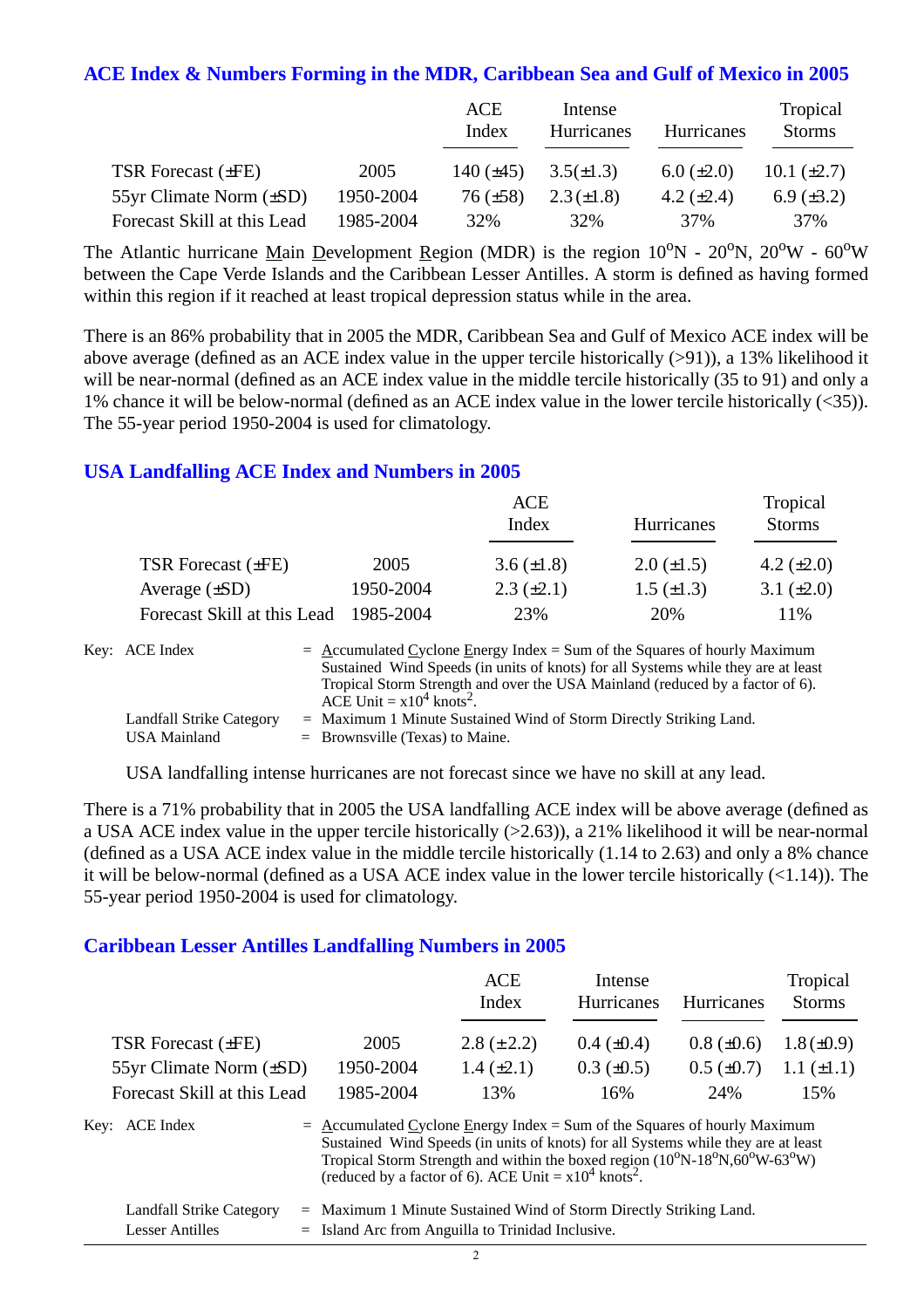#### **Key Predictors for 2005**

The key factors behind the TSR forecast for an above-average hurricane season in 2005 are the anticipated moderate enhancing effect of July-September forecast trade winds at 925mb height over the Caribbean Sea and tropical North Atlantic region  $(7.5^{\circ}N - 17.5^{\circ}N, 30^{\circ}W - 100^{\circ}W)$ , and of August-September forecast sea surface temperature for the Atlantic MDR  $(10^{\circ}N - 20^{\circ}N, 20^{\circ}W - 60^{\circ}W)$ . The current forecast anomalies (1975-2004 climatology) for these predictors are  $0.56\pm0.60$  ms<sup>-1</sup> (down from last month's value of  $0.62 \pm 0.68$  ms<sup>-1</sup>) and  $0.35 \pm 0.24$ <sup>o</sup>C (up from last month's value of  $0.24 \pm 0.25$ <sup>o</sup>C). The forecast skills (1985-2004) for these predictors at this lead are 46% and 35% respectively.

#### **Further Information and Next Forecast**

Further information about TSR forecasts, verifications and hindcast skill as a function of lead time may be obtained from the TSR web site *http://tropicalstormrisk.com*. The next TSR monthly forecast update for the 2005 Atlantic hurricane season will be issued on the 6th June 2005.

#### **Appendix - Predictions from Previous Months**

| <b>Atlantic ACE Index and System Numbers 2005</b> |             |                     |                                    |                   |                              |  |  |
|---------------------------------------------------|-------------|---------------------|------------------------------------|-------------------|------------------------------|--|--|
|                                                   |             | <b>ACE</b><br>Index | Named<br>Tropical<br><b>Storms</b> | <b>Hurricanes</b> | Intense<br><b>Hurricanes</b> |  |  |
| Average Number $(\pm SD)$ (1950-2004)             |             | $95 (\pm 54)$       | $9.9 \ (\pm 3.3)$                  | $6.0 (\pm 2.3)$   | $2.5 \ (\pm 1.9)$            |  |  |
|                                                   | 5 May 2005  | 158 $(\pm 44)$      | 13.9 $(\pm 2.6)$                   | 7.8 $(\pm 2.1)$   | 3.6 $(\pm 1.4)$              |  |  |
|                                                   | 5 Apr 2005  | $155 (\pm 50)$      | 13.9 $(\pm 2.9)$                   | 7.8 $(\pm 2.1)$   | $3.6 \, (\pm 1.5)$           |  |  |
| TSR Forecasts (±FE)                               | 7 Mar 2005  | 156 $(\pm 52)$      | 14.0 $(\pm 3.2)$                   | $7.9 \ (\pm 2.3)$ | $3.6 \, (\pm 1.6)$           |  |  |
|                                                   | 9 Feb 2005  | 151 $(\pm 53)$      | $13.6 (\pm 3.3)$                   | $7.7 (\pm 2.3)$   | $3.5 (\pm 1.6)$              |  |  |
|                                                   | 5 Jan 2005  | $157 (\pm 56)$      | $13.9 \ (\pm 3.5)$                 | 7.8 $(\pm 2.4)$   | $3.6 (\pm 1.6)$              |  |  |
|                                                   | 10 Dec 2004 | 145 $(\pm 56)$      | 13.4 $(\pm 3.6)$                   | $7.5 (\pm 2.5)$   | $3.4 \ (\pm 1.6)$            |  |  |
| <b>Gray Forecasts</b>                             | 1 Apr 2005  |                     | 13                                 | 7                 | 3                            |  |  |
|                                                   | 3 Dec 2004  |                     | 11                                 | 6                 | 3                            |  |  |

#### **1. Atlantic ACE Index and System Numbers**

#### **2. MDR, Caribbean Sea and Gulf of Mexico ACE Index and Numbers**

| <b>MDR, Caribbean Sea and Gulf of Mexico ACE Index and Numbers 2005</b> |             |                     |                                    |                   |                              |  |  |
|-------------------------------------------------------------------------|-------------|---------------------|------------------------------------|-------------------|------------------------------|--|--|
|                                                                         |             | <b>ACE</b><br>Index | Named<br>Tropical<br><b>Storms</b> | Hurricanes        | Intense<br><b>Hurricanes</b> |  |  |
| Average Number (±SD) (1950-2004)                                        |             | 73 $(\pm 55)$       | 6.8 $(\pm 3.1)$                    | 4.1 $(\pm 2.4)$   | $2.2 \ (\pm 1.8)$            |  |  |
| TSR Forecasts $(\pm FE)$                                                | 5 May 2005  | 140 $(\pm 45)$      | $10.1 (\pm 2.7)$                   | $6.0 \ (\pm 2.0)$ | 3.5 $(\pm 1.3)$              |  |  |
|                                                                         | 5 Apr 2005  | 138 $(\pm 51)$      | $10.1 (\pm 3.1)$                   | $6.0 (\pm 2.2)$   | $3.5 \ (\pm 1.5)$            |  |  |
|                                                                         | 7 Mar 2005  | 138 $(\pm 55)$      | $10.2 (\pm 3.5)$                   | 6.1 $(\pm 2.4)$   | 3.5 $(\pm 1.5)$              |  |  |
|                                                                         | 9 Feb 2005  | 133 $(\pm 56)$      | $9.8 (\pm 3.6)$                    | 5.9 $(\pm 2.4)$   | 3.4 $(\pm 1.5)$              |  |  |
|                                                                         | 5 Jan 2005  | 139 $(\pm 59)$      | $10.1 (\pm 3.7)$                   | $6.0 \ (\pm 2.5)$ | 3.5 $(\pm 1.6)$              |  |  |
|                                                                         | 10 Dec 2004 | $128 (\pm 59)$      | $9.6 (\pm 3.8)$                    | 5.7 $(\pm 2.6)$   | 3.3 $(\pm 1.6)$              |  |  |